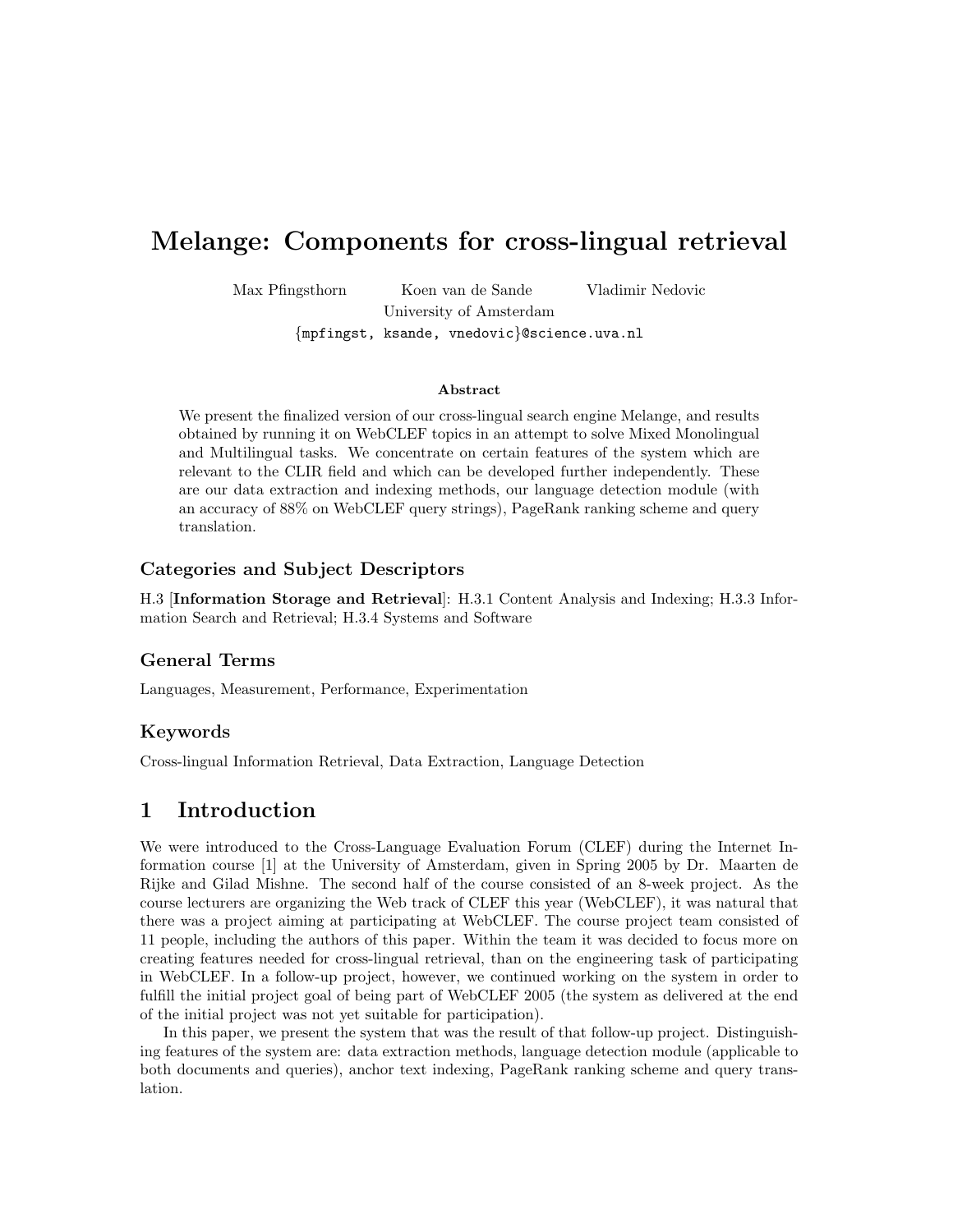Dictionary creation by alignment of identical documents in multiple languages and our web interface, developed during the initial course project, are not of particular interest for our WebCLEF participation, since they are not used.

In section 2 we will give a technical overview of our system  $MELANGE<sup>1</sup>$ . In the following sections we will discuss the distinguishing elements of our system: data extraction methods, language detection method and query translation.

#### 2 System overview

The retrieval part of our system is a modified version of the Terrier system [4]. For each document, we separately index its title, its text, the bold-faced terms within the text and the anchor texts other documents use to refer to it<sup>2</sup>.

Every word indexed is given a two-letter prefix in one large index (unfortunately, it was not possible to have separate indexes for each language in case of Terrier). The first letter is used to distinguish between different kinds of data that we index. The second letter is used for the language of the word<sup>3</sup>. Effectively the word prefixes mean that we have one index per language and per data type. We reclassified the entire EuroGOV collection using our language detector (see section 4).

We extended the Terrier document index to also store the PageRank [5] values and the language of a document. The document domain is already encoded in the EuroGOV document identifier.

In order to use the extra information provided in topics, we wrote score modifiers which plug in to the Terrier system to take the PageRank values into account as well as to boost scores of documents of a specified language or domain.

The Terrier data readers were not extended to support the EuroGOV collection. Instead, we let our data extraction scripts (see section 3) convert the data into a TREC format which is already supported in Terrier.

#### 3 Data Extraction

Our data extraction tools are written in Python [9] and accelerated using PsyCo [7]. We created a reusable module is used within all our tools. The module can be used to look up the language of a document and the kind of document (HTML, PDF or Word document)<sup>4</sup>. It also supports operations such as URL extraction (in normalized form), text extraction, etc. All HTML operations are carried out using the Beautiful Soup HTML parsing module [6], which is agnostic to bad  $\mathrm{HTML}^5$ .

Of particular importance in the CLEF setting is that we correctly extract the codepage of a document from its HTML META header, if present, and otherwise from the HTTP header.

We think that, when redoing language detection on all documents (like we did), the accuracy of the language detected can be much higher if the input text does not contain garbage (such as English JavaScript comments in a Polish document) and the codepage of the document is respected. We think the same holds for the index of our search engine: if we can index data of higher quality, then this can only improve our results.

Our most notable data extraction tools are:

• EuroGOV text extractor which converts the data into a TREC format.

<sup>&</sup>lt;sup>1</sup>MELANGE stands for Multiple European LANGuage Engine

 $2$ With a limit to the number of times the exact same anchor text can be used for referral.

<sup>3</sup>Actually, the language of the document the text comes from, since we perform language detection on whole documents. All data fields for a single document are not necessarily in one language, because anchor texts come from other documents.

<sup>4</sup>Only HTML documents are used in this years WebCLEF. Because of this most operations are only supported on HTML pages.

<sup>&</sup>lt;sup>5</sup>However, it will fail on documents containing binary data, such as Word documents.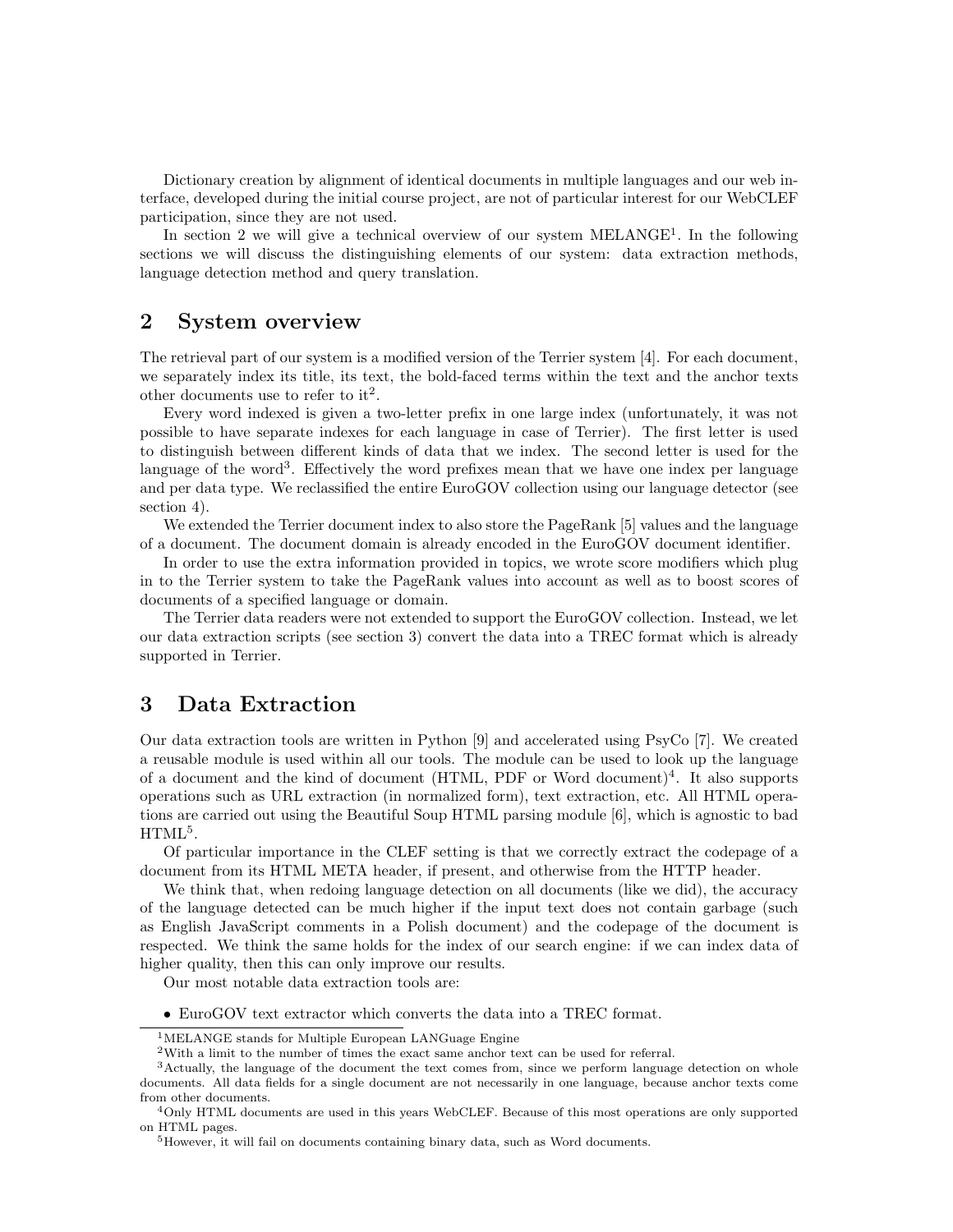- Link structure extractor, which extracts all URLs from an HTML document. Using all these URLs we can build a graph of pages linking to each other in the collection. Based on this graph we can calculate the PageRank value for individual pages [5], which is a measure of how often other pages link to this page.
- Anchor text extractor. Anchor text is the hyperlinked words on a webpage. Texts that other pages use to refer to a page can be a good description of it. The output of this tool can be used to easily lookup all texts used in links to a document. These anchor texts can be in different languages, but this is correctly handled because of the language prefix to words (see section 2).

### 4 Language Detection

The language detection module primarily needs to be able to detect the (most probable) language of the query that the user has typed into a search engine. This is a highly challenging task since the average query length is between two and three words. Another way in which we can utilize the module is in the form of a language classifier, in order to improve the annotations in the dataset (since for many EuroGOV documents, a set of possible languages is given instead of a single language label).

In our language detector, we make use of character n-grams, in the way they are used in stochastic language modeling. Such language models (LM) define the syntax of a language in a probabilistic way, and are usually acquired through machine learning [2]. The basic idea is to find grammatical models for a language. However, since we are primarily dealing with very short online queries, learning language grammars at a sentence level is not good enough. By using character n-grams for this task, we view our LM as a grammar to generate words instead of sentences.

We choose n-grams of size three and for every word we store tuples of the form (Context, Character, Probability). Probability can be calculated as the total number of times we encountered a *Character* together with the *Context*, divided by the total number of times we encountered the Context.

For example, from the text 'Test text', we would learn the tri-grams  $(\wedge \wedge, t, 1.0)$ ,  $(\wedge t, e, 1.0)$ , (te, s, 0.5), (es, t, 1.0), (st, , 1.0), (te, x, 0.5), (ex, t, 1.0) and (xt, , 1.0).

Note that the beginning and end of a word are denoted by special characters, namely ' $\wedge$ ' and ' (space). This is important when generating words, since we would otherwise never start generating any words or produce infinitely long ones.

Having such tri-gram models, the probability of a word being generated by a language L is calculated assuming partial independence between the tri-grams (the same holds for collections of words, where independence is assumed between terms):

$$
P(c_1, c_2, c_3, \dots, c_n | L) = \prod_{i=1}^n P(c_i | c_{i-1}, c_{i-2})
$$

Once we have calculated these conditional probabilities, we can assign a class label to an unknown text by choosing the language with the highest probability.

To solve machine precision problems (i.e. when character probabilities become infinitesimally small in large texts), we take the logarithm, and scale if necessary for large documents. To address the problem of zero frequency n-grams, we perform a smoothing on all n-gram probabilities according to the following formula:

$$
P(w_n|L_c) = \frac{(n-1)P(w_1, w_2, \dots, w_{n-1}|L)}{\lambda}
$$

Another problem we encounter is due to the nature of the data set. Since the corpus is gathered from the EuroGOV domain, it contains documents with lots of foreign terms, which can make the quality of learned LMs very poor. To tackle this, we explicitly restrict a given language to a set of characters that can occur in its alphabet.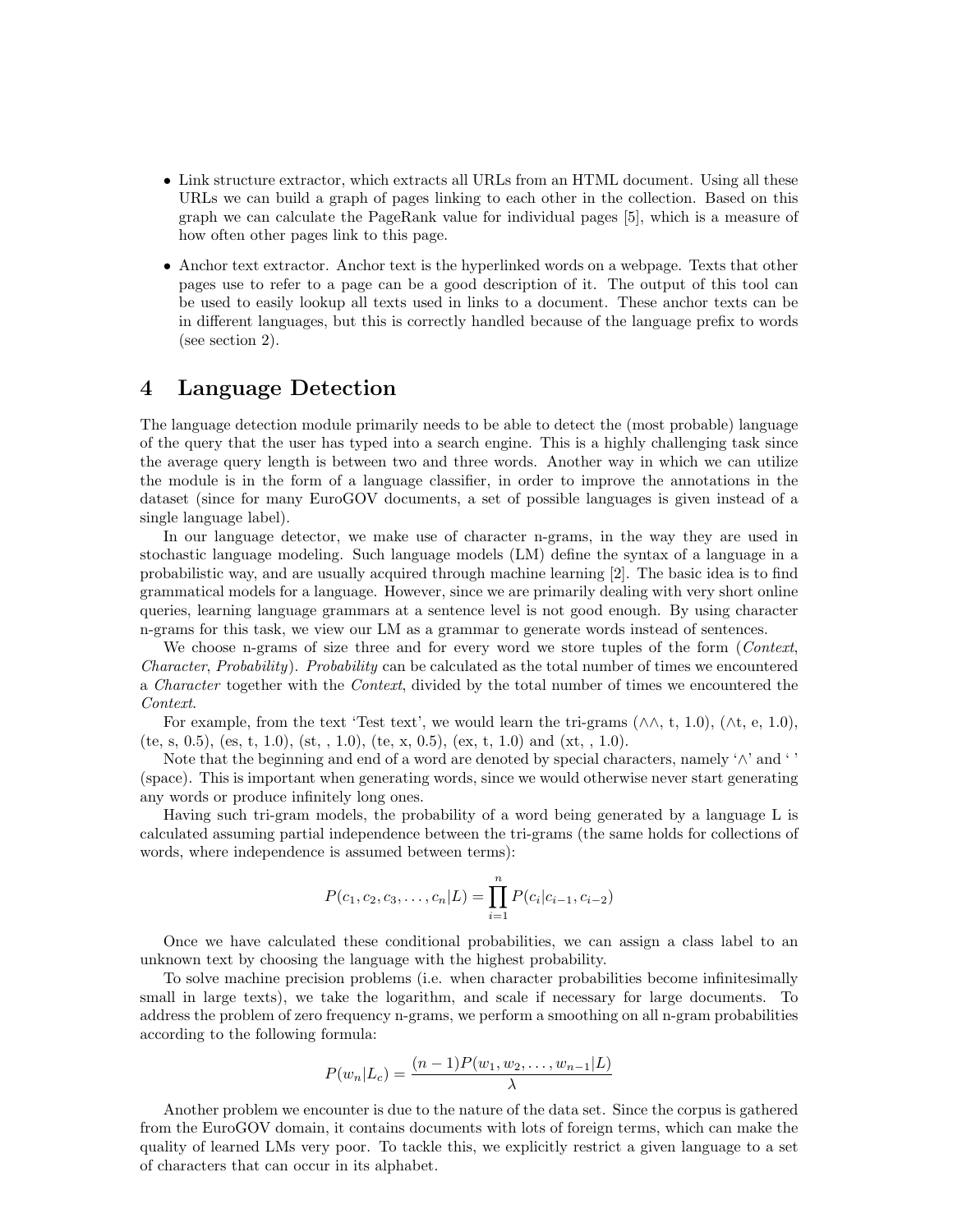### 5 Query Translation

In case of WebCLEF's Multilingual task, the language of the query need not be identified by the ngram module (English translation can be used as the source), but the query needs to be translated into all relevant languages. For this purpose, we need a translating tool, which ideally supports all EU languages. As mentioned in [3], when dealing with cross-language retrieval, one of the biggest problems is that 'resources in terms of parallel corpora or commercial machine translation are very difficult to obtain'. Whereas we could actually consider some official EU documents as parallel corpora, translating the queries was still a big issue.

For the query translation, we would have preferred to have offline dictionaries or translators, but we could not obtain solutions with a good API. Instead, we use the online translating tool WorldLingo [8]. However, since WorldLingo only offers translations in 9 major European languages (i.e. English, French, German, Dutch, Italian, Spanish, Portuguese, Greek and Russian), the multilingual translation support of our engine is restricted to those languages only.

Encoding is generally a big issue in cross-language IR - in accordance with the dominance of English language, there is 'a lack of standards for character and font representation for many languages' [3]. In our case, WorldLingo presented us with different encodings based on the language: it uses UTF-8 for Russian, CP1253 for Greek and ISO-8859-1 for all other languages. Unifying these encodings into UTF-16 was not a big problem, but getting the Terrier query parser to accept them was, as it was designed for ASCII characters only.

### 6 Runs

We submitted runs for the Mixed Monolingual and Multilingual tasks. In the former case, the language of the query is typically identical to that of the target page, whereas in the latter case, the English translation of the query is used, targeting pages in all languages. The test set consisted of 547 topics with the following format:

```
<topic>
  <num>WC0005</num>
  <title>Minister van buitenlandse zaken</title>
  <metadata>
   <topicprofile>
      <language language="NL"/>
      <translation language="EN">dutch minister of foreign affairs</translation>
    </topicprofile>
    <targetprofile>
      <language language="NL"/>
      <domain domain="nl"/>
   </targetprofile>
    <userprofile>
      <native language="NL"/>
      <active language="EN"/>
      <passive language="FR"/>
      <passive_other>Frisian</passive_other>
      <countryofbirth country="NL"/>
      <countryofresidence country="NL"/>
    </userprofile>
  </metadata>
</topic>
```
The topic title is the original query, used in the Monolingual task. Topic profile contains its language label, as well as its English translation, used in the Multilingual task. Target profile indicates the domain in which the target page resides, and the language of that page (which might differ from the official language of the country to which the domain corresponds). User profile tells about user's language preferences. In both tasks, our motivation was to use as little extra data as possible, to test the benefit of using specific pieces of data and/or specific features. In the next subsection we show the results of our language detector on the supplied topics. In the two following subsections, the results for both tasks are discussed.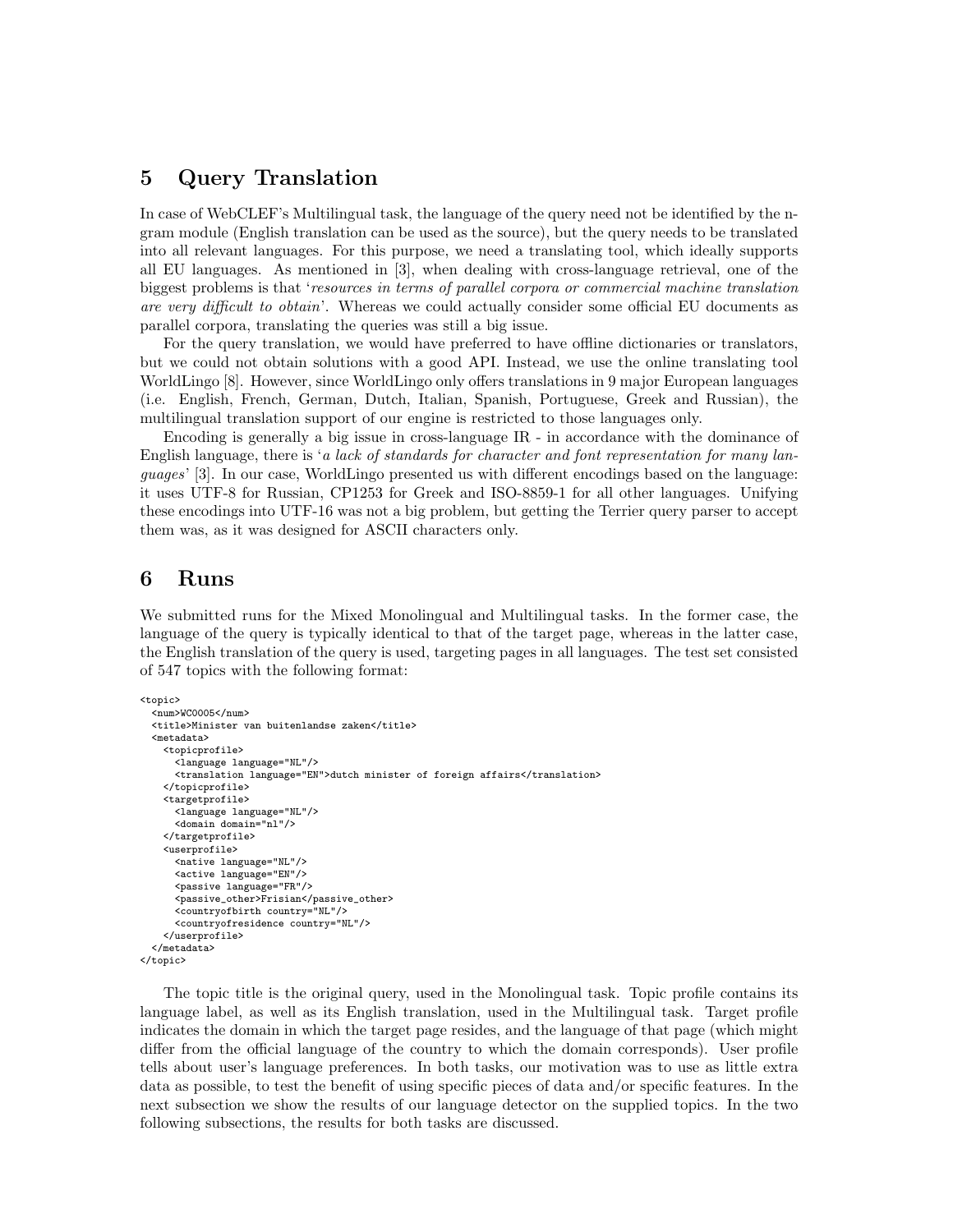#### 6.1 Language Detector

Detecting the language of a topic is crucial, because we have one index per language and running a query with a different language than is contained in the index will yield bad results. We ran our language detector on the topic title for all 547 topics. 452 of those were correctly classified, which is 82.6%. Misclassifications of Spanish titles available accounts for 67 of the 95 misclassifications. Accuracy on Spanish is only 50%<sup>6</sup> . Leaving out Spanish would yield an accuracy of 93.2%.

Accuracy on the 547 English translations of the topics gives an accuracy of 93.8%. Combining results of all 1094 query strings gives an accuracy of 88.2%.

#### 6.2 Mixed Monolingual

For a Mixed Monolingual task, we submitted five runs with the following properties:

- BaselineMixed A run using only our word-level inverted index. We utilized only our language detector of all the special features. For this run, we expected the worst results of all monolingual runs. This baseline run serves as a reference for all other monolingual runs.
- AnchorMixed A run like *BaselineMixed*, but using the additionally collected and indexed anchor text of document's incoming links. In this run (which still only uses the title of the topic), we test the relevancy of our anchor text index, by comparing the results with those obtained in BaselineMixed. We expected a slight improvement of results overall.
- **DomLabelMixed** A run in which scores of documents which matched the target profile's domain were boosted. For this run, we used some metadata in addition to the topic's title, namely target profile's indication of the domain to which the target page belongs. This enables us to utilize another feature of our ranking mechanism, in which it is possible to assign different weights to specific domains. Contrary to the *BaselineMixed* run, the language detector was not used in this run: the target language is derived from the domain (with the exception of the eu.int domain, where we did use it). Since weighting should result in a certain removal of noise in the final ranking, we expected a significant improvement over the baseline run.
- LangLabelMixed Very similar to  $DomLabelMixed$ , boosting the scores of pages belonging to domains whose native language is the one indicated in a topic profile. In this case, we utilized another piece of metadata (instead of target profile's domain), namely topic profile's language label. Since different domains roughly correspond to specific languages, we explicitly weighted certain pages during ranking again. However, domains can contain pages in various languages and the weights are quite different compared to a DomLabelMixed run. The language detector was not used. We expected an improvement in results over the baseline run (following the same reasoning as from DomLabelMixed), although not as significant as in the case of DomLabelMixed.
- LangCueMixed A run in which the query itself gives a hint about the language (or domain) of the target page, giving us the opportunity to boost certain domains again (i.e. there are queries implying the language, or domain, of the target page, and such hints are made explicit within the query's translation into English). We use the English translation of the query (which is part of the metadata) to look for a hint such as 'Dutch'. These hints could be of potential use as a language label. For topics which contain such language hints, this run is equivalent to LangLabelMixed (assuming the hint is right, since it is made manually). Otherwise, it simplifies to a BaselineMixed run.

Figures 1 and 2 show some interesting properties of our runs. In general, our system performed quite well for Russian, but not for other languages. Since query translation is not an issue, we have to think that this is due to stopping and stemming issues. Our stopword lists were very

 $6$ Statistics per language: Danish 28/30, Dutch 54/59, English 113/121, French 1/1, German 47/57, Greek 16/16, Hungarian 34/35, Icelandic 5/5, Portuguese 57/59, Russian 30/30, Spanish 67/134.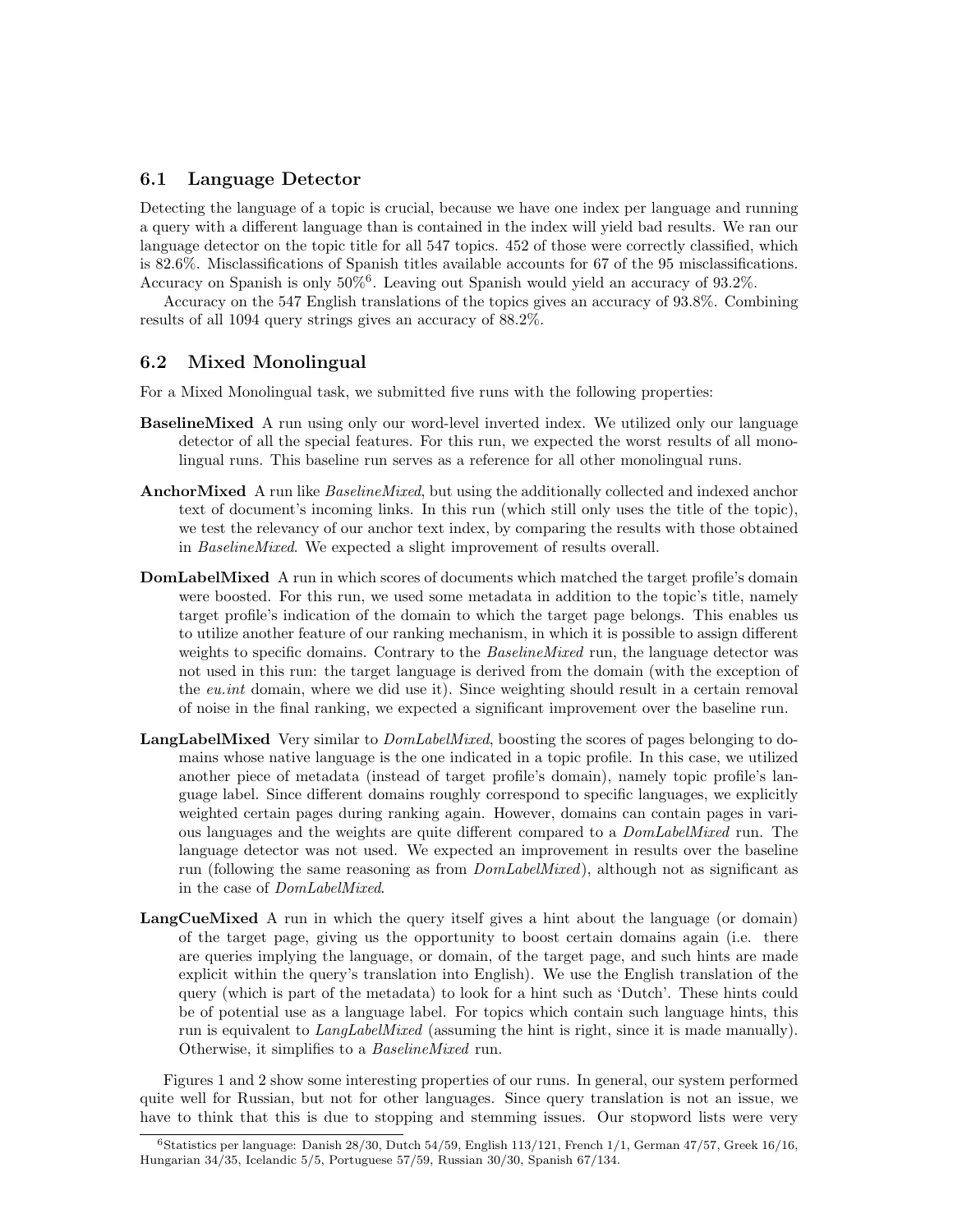

Figure 1: Overview of Mean Reciprocal Rank for Mixed Monolingual runs by topic language, grouped by topic language.

short, leading to more noise in the index. Also, we did not have stemmers for all languages and for some languages it is better not to stem. The Russian Snowball stemmer is probably quite good, considering relative performance. Note that we lacked a stopword list for Russian, so the good results cannot be explained that way.

French and Icelandic did not work well, but with 1 and 5 topics respectively we cannot be certain that the system does not work. For Icelandic there are very few documents in EuroGOV (the IS domain is not indexed). We suspect that not all Icelandic documents that are present are labelled correctly (and thus end up in the wrong index).

For Spanish we can see what disastrous effects a wrong language classification can have: using the supplied language label instead of our detector yields a 5-fold increase in MRR. Only the run which uses the target domain metadata can slightly compensate for the wrongly labelled topics.

Using anchor text generally improves results slightly. For German and Portuguese it improves results significantly, to the extent that it performs better than using the target domain information. For Greek and Russian no relevant results are returned when anchor text is activated.

Looking at Figure 2, we can see that if a relevant page was found within the 50 results allowed for submission, then that page was ranked well within the top 15 results. This encourages us to believe that the main drawbacks of our system currently are rather specific problems with character encodings, stoppers, stemmers and missing data for the language detection; especially a good language detection is vital.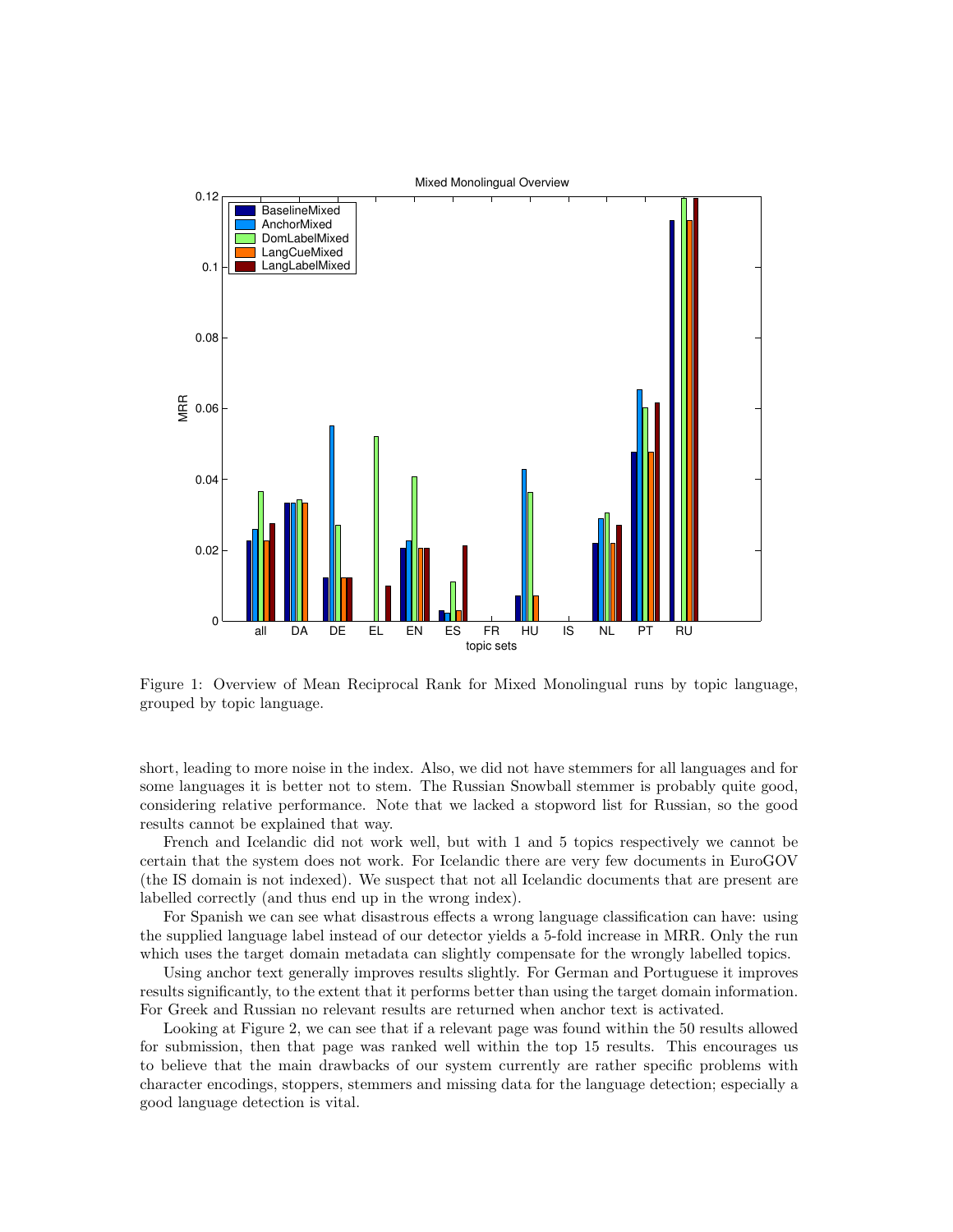

Figure 2: Overview of mean rank (if any) for Mixed Monolingual runs.

#### 6.3 Multilingual

For the Multilingual task, we submitted five runs with the following properties:

- BaselineMulti A multilingual run only using the word-level inverted index. This baseline run is a reference for all multilingual runs. Contrary to the monolingual case, the English translation of the query is used instead of the title and it is the source of the translation. The query is translated into all languages supported. For this run, we expected the worst results of all multilingual runs. These results should serve as a reference for other runs.
- AnchorMulti A run like *BaselineMulti*, but using the additionally collected and indexed anchor text of document's incoming links. The only difference compared to the baseline run is that we have turned on the usage of anchor text data contained in the index. We expect that using anchor text gives improved results over the baseline run.
- AccLangsMulti A run like *BaselineMulti*, but scores of documents whose domain language matched one of those acceptable (readable) by the user were boosted. For this run, the user profile part of the metadata was used as an indication of which languages the user can speak or understand. Those acceptable languages impose a restriction on the target of the translation. The scores of domains with those languages were given higher weights during ranking. As in the previous case, the language (actually domain) restriction is expected to reduce the noise in the results.
- LangCueMulti Just like in the monolingual case, a run in which the query itself gives a hint about the language or the domain of the target page, giving us the opportunity to boost certain domains again. Here, we utilized the English translation of the query, which is part of the metadata. For topics in which the hint was found, the obtained language was used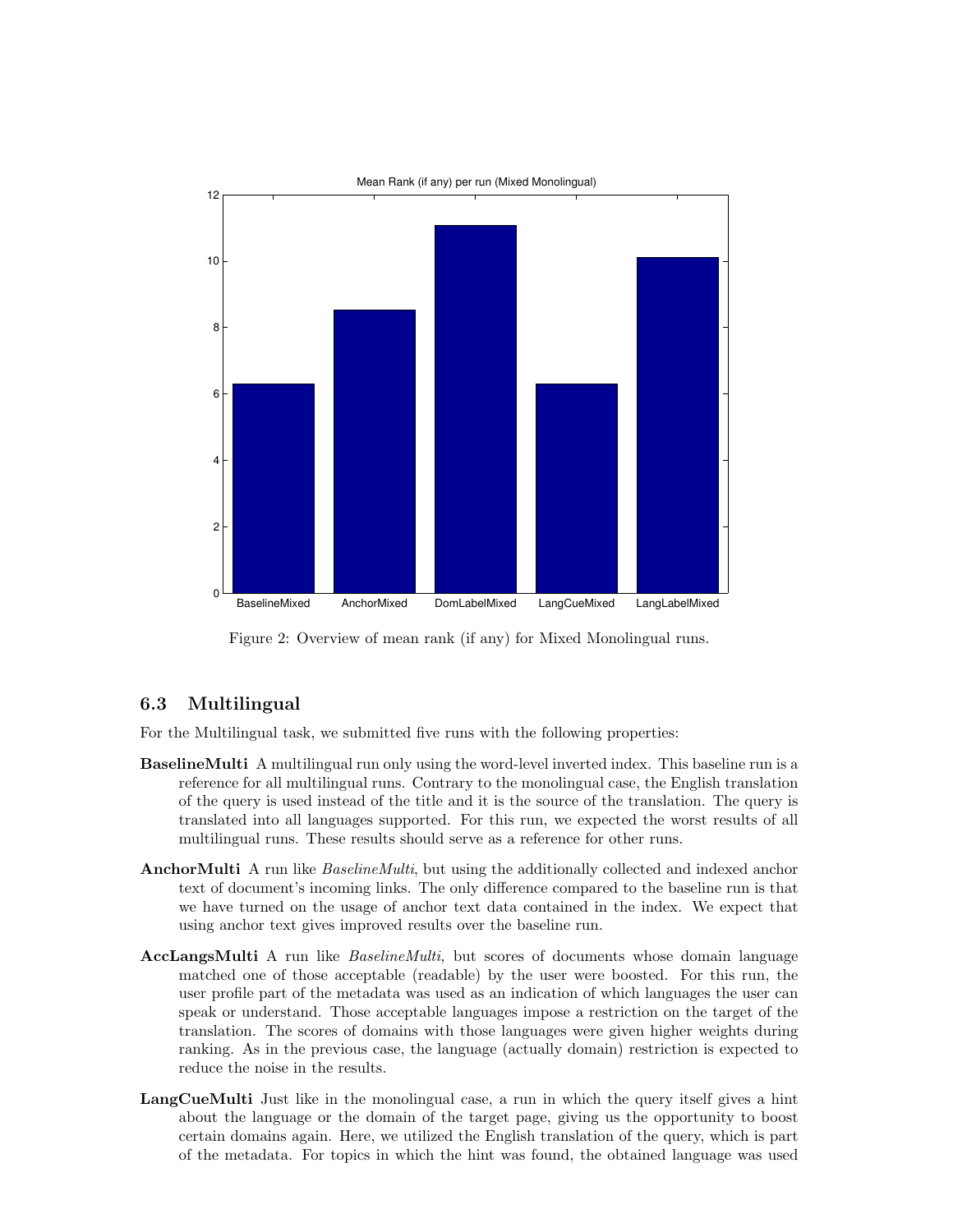

Figure 3: Overview of MRR for Multilingual runs by topic language.

as a source for translation, and otherwise it was the English translation (in which case this run simplifies to the BaselineMulti run described above). In case the hint is found, this run should produce 'cleaner' results because of the language restriction, and thus results should be slightly better than in the baseline case.

SuperMulti A run which uses all features described above, with the exception of the language detector. Contrary to the baseline run, which is supposed to be a lower-bound reference in terms of results, this run uses all the available features and is thus expected to produce the best results of all multilingual runs.

In Figures 3 and 4, we can see that our system did not perform very well on the Multilingual task. This was mainly due to the earlier mentioned translation limitation of the web service we used. Again, as in the Mixed Monolingual case, we have no results for French. The other languages which are missing results were just not supported by the translation service.

Just as in the Monolingual case, Russian combined with anchor texts does not perform well. Using either our language hints module or the user language profile can hurt results badly, as can be seen with Dutch and Russian. Only for English they provide a significant gain.

The reason for the relatively low MRR for German may be the possible different spellings of the same word. Some words may use 'ss' while others may use 'ß'. The same can occur with umlauts.

Also, from Figure 4, we can see that if we did find a relevant page within the first 50 results, we did usually within the first two fifths. However, this is pretty close to one half, so it might not be a significant difference.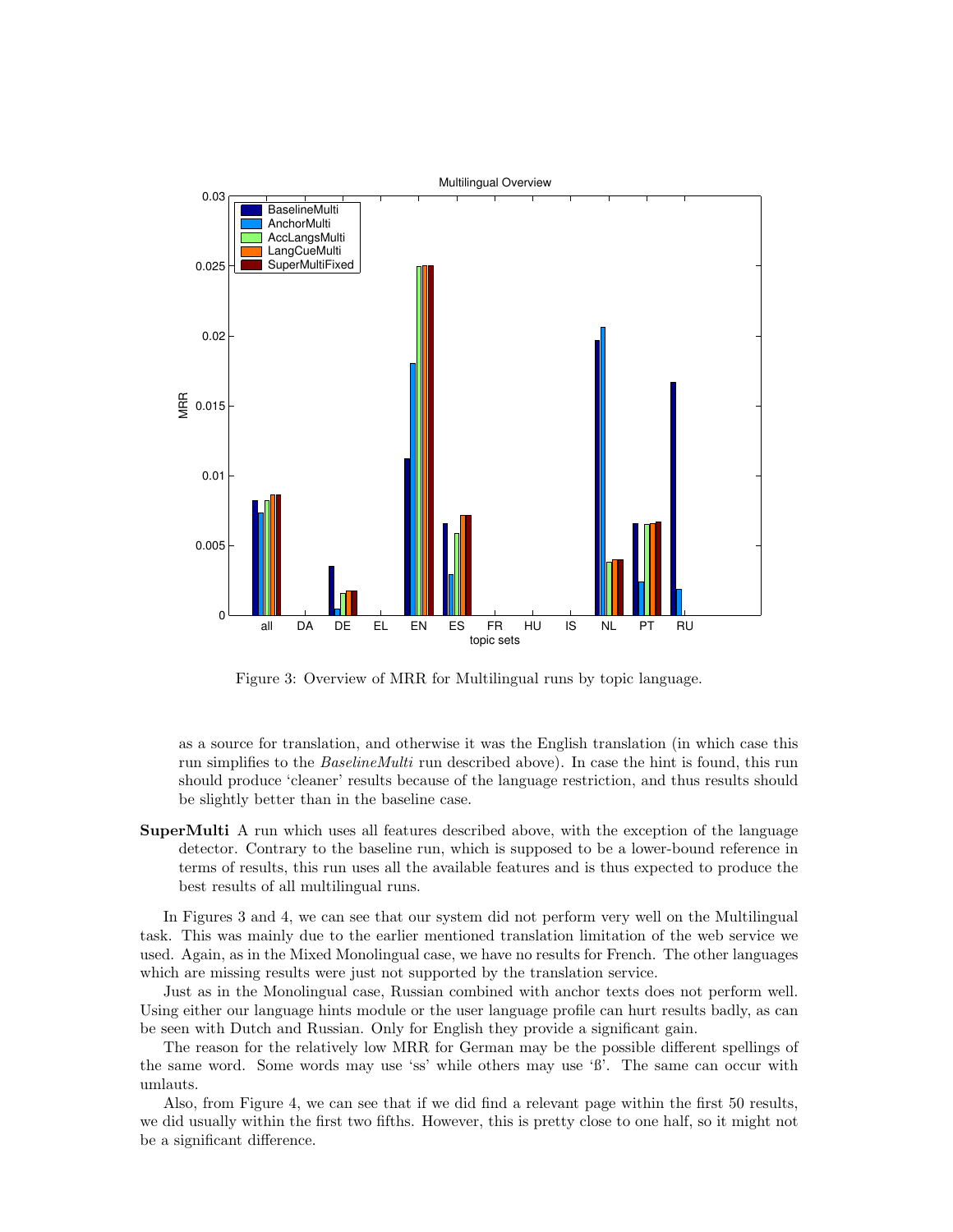

Figure 4: Overview of mean rank (if any) for Multilingual runs.

### 7 Conclusions and future work

In this work, we present the finalized version of our cross-lingual search engine Melange, as well as results obtained after running it on this year's WebCLEF topics in Mixed Monolingual and Multilingual categories. The emphasis of the paper is on certain components of the system, since we believe that some of them are our biggest contribution to the field of Cross-Language Information Retrieval. These components include our tools for data extraction and indexing (especially for anchor text), our language detection module, PageRank ranking scheme and query translation. These features of our system can be further utilized, as they proved to be quite robust and to work well, even though the obtained results for the entire system are not as good as we expected. The primary reasons are limitations of our translating tools, stoplists, stemmers and for some languages the language detector. Character encoding is a standard problem in the CLIR community which is by no means solved. Our special attention to this problem does mean that we follow most common encoding standards, but we cannot address it perfectly.

Therefore, in future work it would be worthwhile to look into encoding issues more closely, and try to find a more elegant way to index Unicode in a retrieval engine. This could mean switching from Terrier to another indexing engine, as most of our tools do not depend on it. We could also try to obtain more language resources, possibly exploiting the parallel corpora of EuroGOV to create multiple dictionaries (dictionaries for three languages only have already been developed during the class project). Our language detector could be trained with more data and made robust more for all required languages (such as Spanish).